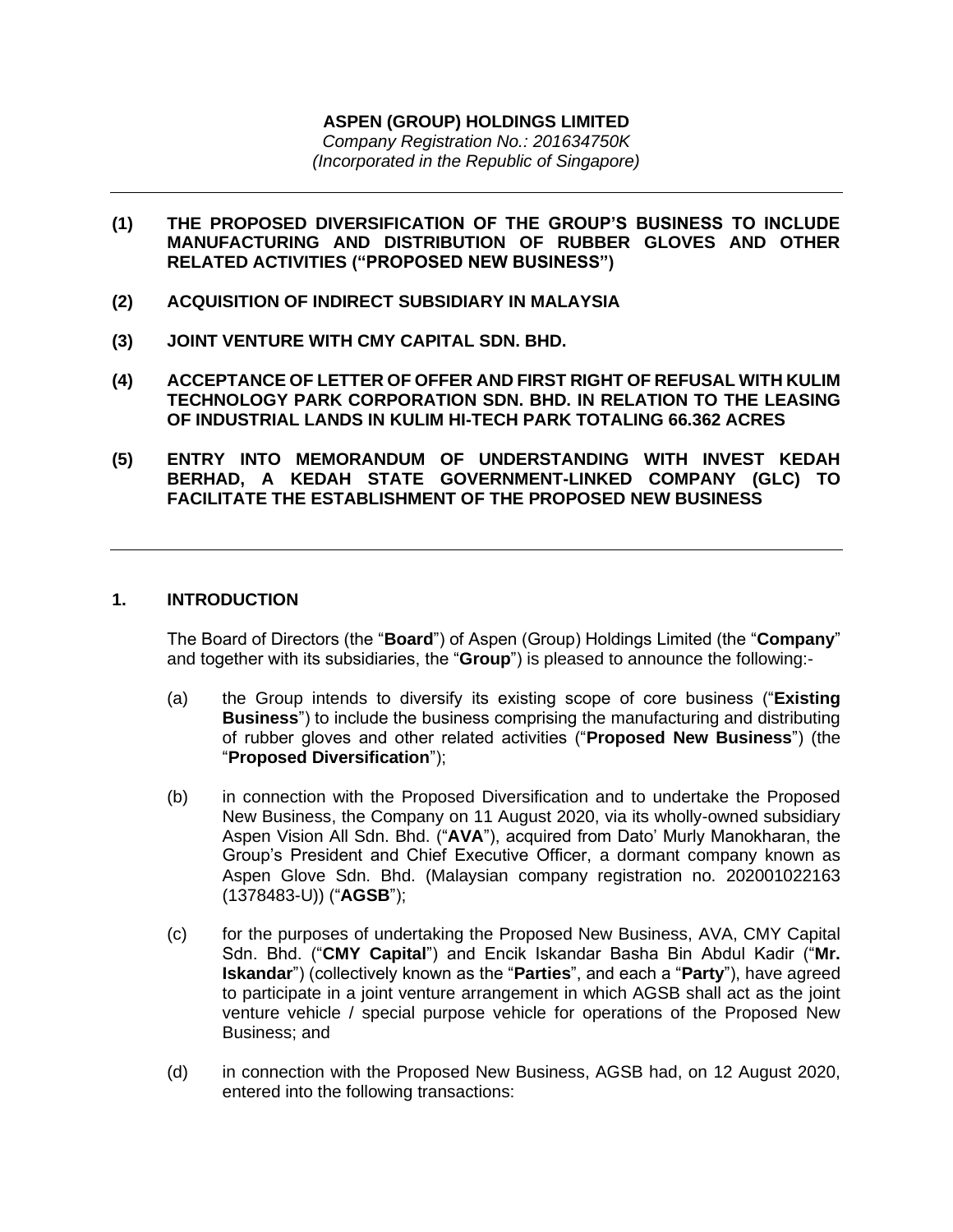- (i) acceptance of a binding letter of offer ("**LO**") from Kulim Technology Park Corporation Sdn. Bhd. ("**KTPC**") to lease a piece of industrial land measuring 29.331 acres located at Kulim Hi-Tech Park, Bandar Lunas, Daerah Kulim, Kedah Darul Aman ("**Land A**") and a first right of refusal ("**FRR**") with KTPC for the lease of a piece of industrial land measuring 37.031 acres located adjacent to Land A, at Bandar Lunas, Daerah Kulim, Kedah Darul Aman ("**Land B**"), both lands totalling 66.362 acres; and
- (ii) entry into a memorandum of understanding ("**MOU**") with Invest Kedah Berhad ("**IKB**"), a state government linked company ("**GLC**") to provide the necessary support and facilitation for the establishment and operation of the Proposed New Business;

(collectively, the "**Proposed Transactions**").

# **2. THE PROPOSED DIVERSIFICATION**

#### **2.1 Information regarding the Proposed Diversification**

Subject to the approval of shareholders of the Company ("**Shareholders**") for the Proposed Diversification being obtained at an extraordinary general meeting ("**EGM**") to be convened, the Group intends to expand its Existing Business to include the Proposed New Business as described below, as and when appropriate opportunities arise:

- (a) expansion into the business of the manufacture, sale and distribution of latex and nitrile gloves for medical and industrial use and any other related products ("**Products**"); and
- (b) to carry out research and development in connection with the Proposed New Business and the Products.

#### **2.2 Rationale of the Proposed Diversification**

In line with the Board's position to explore potential investment and business opportunities, the Group proposes to diversify the Existing Business to include the Proposed New Business for the following reasons:

### (a) *Reducing reliance on and mitigating against volatility of the Existing Business*

The proposed diversification of the Group's business to include the manufacturing, sale and distribution of rubber gloves is expected to provide additional revenue streams for the Group, enable the Group to expand its revenue base, reduce the Group's reliance on the Existing Business, which remains competitive, and offer new business opportunities so as to enhance Shareholders' value for the Company.

#### (b) *Benefit from the increasing demand and possible global shortage of gloves*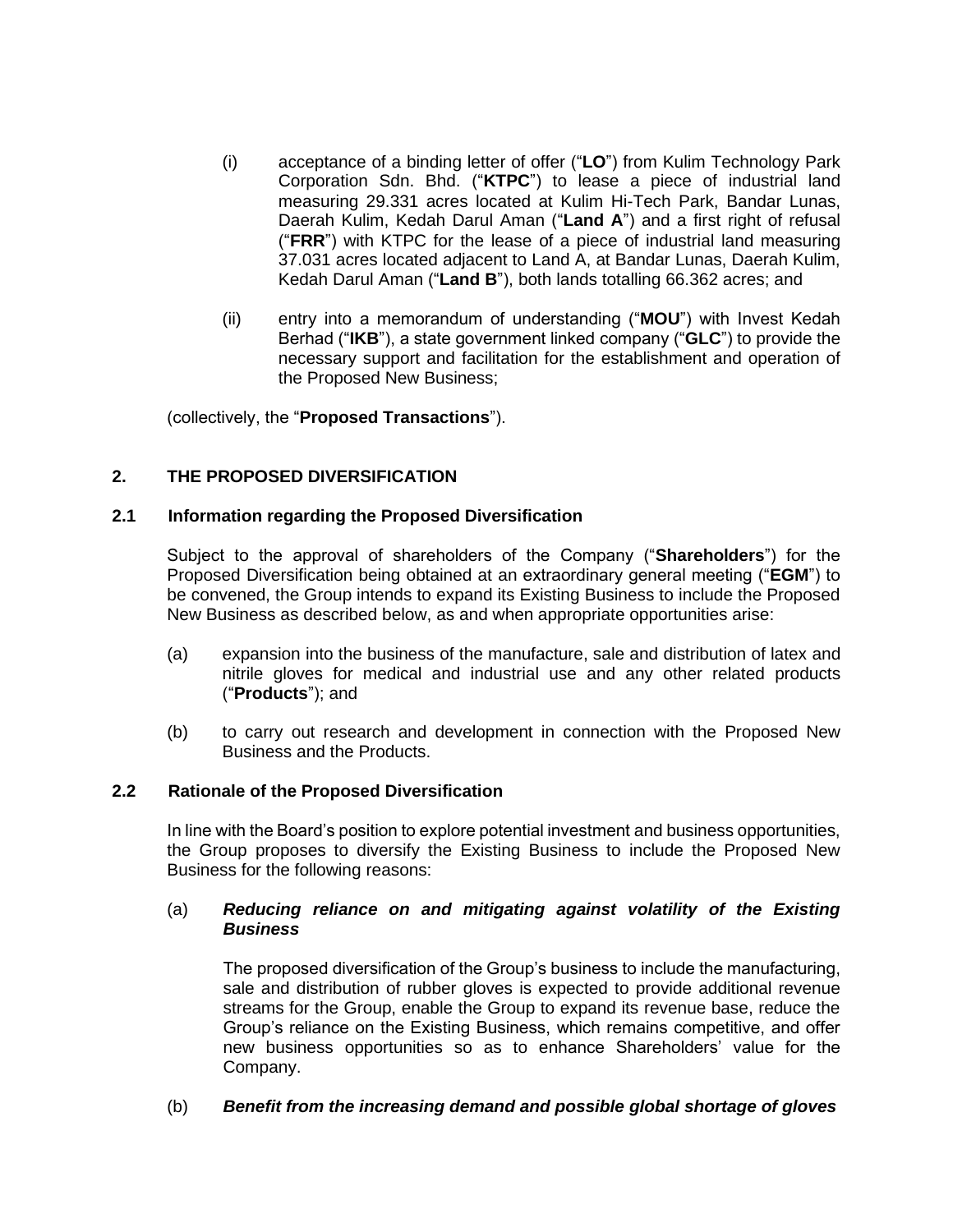The medical gloves market is expected to grow at a compound annual growth rate of over 15% during the period 2019–2025<sup>1</sup>. The increasing usage of gloves to protect healthcare professionals from the risk of contamination and infections like Covid-19 and the improving hygiene standards at F&B establishments, hospitality and travel sectors are major factors contributing to the growth. According to CGS CIMB's analyst research, even as nations emerge from lockdown, demand for personal protective equipment ("**PPE**") such as rubber gloves will remain strong as a protective measure<sup>2</sup>.

Latex and nitrile medical examination gloves are commonly used in healthcare settings, F&B establishments, as well as the hospitality and travel sectors. Currently, Malaysia is the world's largest source of medical gloves, with a global market share of about 65%<sup>3</sup>. According to the Department of Statistics Malaysia, the highest exports by item in April 2020 was rubber gloves with a value of RM1,984.4 million, an increase of 11.6% compared to March 2020<sup>4</sup>.

Even after recovery from the Covid-19 pandemic, the Group can reasonably expect the demand of gloves to continue as it has become an important and essential product. This is based on the fact that the use of gloves has been adopted as a standard operating procedure across sectors to prevent contamination of products. For instance, the use of gloves is envisaged to increase substantially for restaurants and foodservice workers as well as the hospitality and travel sector in the post-Covid-19 era due to heightened emphasis on hygiene.

According to the Malaysian Rubber Glove Manufacturers Association ("**MARGMA**"), there will be a global shortage of rubber gloves due to a coronavirusdriven surge in demand which will carry over into the next year<sup>5</sup>. The increased demand is due to the Covid-19 pandemic, as well as stock piling and new users following the pandemic $6$ . MARGMA expects the global demand for rubber medical gloves to be about 345 billion in 2020 against 298 billion in 2019<sup>7</sup>.

With the demand exceeding supply currently, the urgency of securing orders led to higher prices being offered to secure inventory<sup>8</sup>. As a result, glove makers are no longer pricing their healthcare gloves using the typical cost-plus mechanism.

[+Key+Drivers%2c+Trends+and+Restraints+&utm\\_exec=jamu273gnomd](https://www.researchandmarkets.com/reports/5067356/medical-gloves-market-global-outlook-and?utm_source=dynamic&utm_medium=GNOM&utm_code=bwvgbl&utm_campaign=1397492+-+Insights+on+the+Global+Medical+Gloves+Industry+to+2025+-+Key+Drivers%2c+Trends+and+Restraints+&utm_exec=jamu273gnomd)

<sup>1</sup> [https://www.researchandmarkets.com/reports/5067356/medical-gloves-market-global-outlook](https://www.researchandmarkets.com/reports/5067356/medical-gloves-market-global-outlook-and?utm_source=dynamic&utm_medium=GNOM&utm_code=bwvgbl&utm_campaign=1397492+-+Insights+on+the+Global+Medical+Gloves+Industry+to+2025+-+Key+Drivers%2c+Trends+and+Restraints+&utm_exec=jamu273gnomd)[and?utm\\_source=dynamic&utm\\_medium=GNOM&utm\\_code=bwvgbl&utm\\_campaign=1397492+-](https://www.researchandmarkets.com/reports/5067356/medical-gloves-market-global-outlook-and?utm_source=dynamic&utm_medium=GNOM&utm_code=bwvgbl&utm_campaign=1397492+-+Insights+on+the+Global+Medical+Gloves+Industry+to+2025+-+Key+Drivers%2c+Trends+and+Restraints+&utm_exec=jamu273gnomd) [+Insights+on+the+Global+Medical+Gloves+Industry+to+2025+-](https://www.researchandmarkets.com/reports/5067356/medical-gloves-market-global-outlook-and?utm_source=dynamic&utm_medium=GNOM&utm_code=bwvgbl&utm_campaign=1397492+-+Insights+on+the+Global+Medical+Gloves+Industry+to+2025+-+Key+Drivers%2c+Trends+and+Restraints+&utm_exec=jamu273gnomd)

<sup>2</sup> [https://api2.sgx.com/sites/default/files/2020-06/CGS-CIMB%20-](https://api2.sgx.com/sites/default/files/2020-06/CGS-CIMB%20-%20Medical%20Equipment%20%26%20Svcs_22%20Jun%202020.pdf)

[<sup>%20</sup>Medical%20Equipment%20%26%20Svcs\\_22%20Jun%202020.pdf](https://api2.sgx.com/sites/default/files/2020-06/CGS-CIMB%20-%20Medical%20Equipment%20%26%20Svcs_22%20Jun%202020.pdf)

<sup>3</sup> <https://kenanga.com.my/wp-content/uploads/2020/07/Rubber-Gloves-200708-3Q20-StrategyKenanga.pdf>

<sup>4</sup> [https://www.malaymail.com/news/malaysia/2020/06/26/covid-19-gave-malaysian-rubber-products-a-lift-govt](https://www.malaymail.com/news/malaysia/2020/06/26/covid-19-gave-malaysian-rubber-products-a-lift-govt-data-shows/1879146)[data-shows/1879146](https://www.malaymail.com/news/malaysia/2020/06/26/covid-19-gave-malaysian-rubber-products-a-lift-govt-data-shows/1879146)

<sup>5</sup> [https://www.reuters.com/article/us-health-coronavirus-malaysia-gloves/top-supplier-malaysia-sees-no-quick](https://www.reuters.com/article/us-health-coronavirus-malaysia-gloves/top-supplier-malaysia-sees-no-quick-end-to-shortages-in-8-billion-gloves-industry-idUSKBN23B105)[end-to-shortages-in-8-billion-gloves-industry-idUSKBN23B105](https://www.reuters.com/article/us-health-coronavirus-malaysia-gloves/top-supplier-malaysia-sees-no-quick-end-to-shortages-in-8-billion-gloves-industry-idUSKBN23B105)

<sup>6</sup> <https://kenanga.com.my/wp-content/uploads/2020/07/Rubber-Gloves-200708-3Q20-StrategyKenanga.pdf>

<sup>7</sup> <https://sme.asia/rubber-glove-industry-to-step-up-productivity/>

<sup>8</sup> [https://api2.sgx.com/sites/default/files/2020-06/CGS-CIMB%20-](https://api2.sgx.com/sites/default/files/2020-06/CGS-CIMB%20-%20Medical%20Equipment%20%26%20Svcs_22%20Jun%202020.pdf)

[<sup>%20</sup>Medical%20Equipment%20%26%20Svcs\\_22%20Jun%202020.pdf](https://api2.sgx.com/sites/default/files/2020-06/CGS-CIMB%20-%20Medical%20Equipment%20%26%20Svcs_22%20Jun%202020.pdf)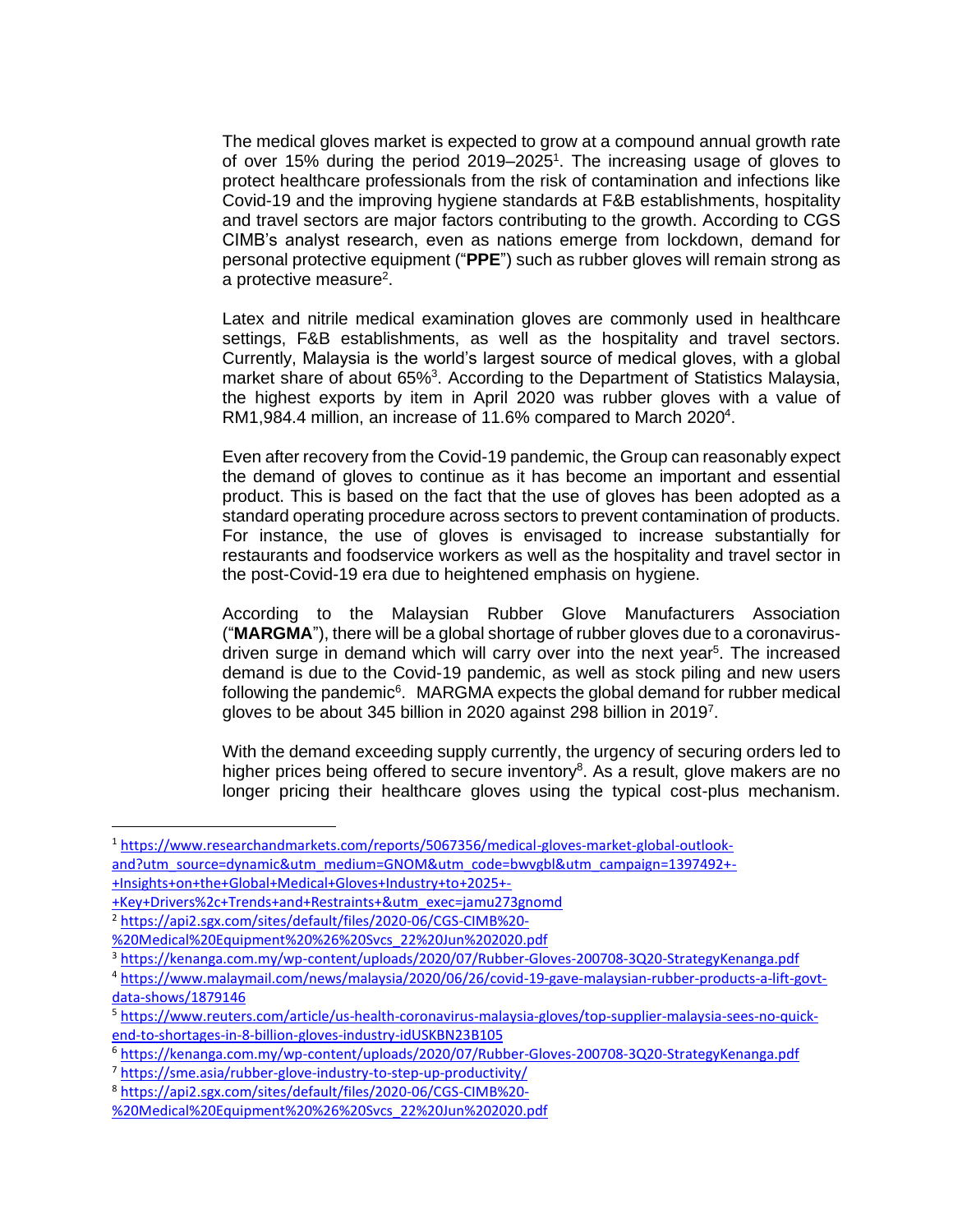Instead, selling prices have been on a sequential uptrend, despite raw material prices trending lower<sup>9</sup>.

With new daily cases of Covid-19 still on an uptrend worldwide, the Group believes that the demand for PPE such as gloves will continue and provide support for the current average selling price.

Despite most existing glove makers in Malaysia running at full capacity, there are still production backlogs of 4–6 months in fulfilling orders<sup>10</sup>. Hence, the Group believes that the demand for gloves is likely to remain firm till end 2021, especially from the healthcare, F&B establishments, as well as the hospitality and travel sectors.

# (c) *Readily available resources*

The Group, having its main operations in Malaysia, has the opportunity to tap into the readily available infrastructure and resources required for the Proposed New Business to capitalise on the demand. Malaysia has ample resources which are essential to the production of rubber gloves. Malaysia also has ample raw materials used in production of rubber gloves such as latex and petrochemicals which are used to make synthetic latex. It is no surprise that the rubber glove industry in Malaysia has seen a steady growth since the 1980s. MARGMA expects Malaysia's glove industry to continue to dominate global glove exports in the years to come<sup>11</sup>. The glove industry is expecting to grow at a firm pace of around 12% per annum in the years to come<sup>12</sup>.

# (d) *Marketability*

The Company has been in discussions with various global market supply chain buyers from diverse geographical locations who have shown strong interest to buy and commit to forward purchase up to the capacity of AGSB productions. To this end, AGSB will continue to engage buyers from various countries from the private sector to the public sector to secure sales on a forward booking basis as we finalize the project milestone in months to come. The Company will make further announcement(s) as and when we have entered into significant sales contracts.

# **2.3 Further Details of Proposed New Business**

# **(a) Leadership and Board Representation**

AGSB will be led by its board of directors consisting of (i) Tan Sri Dato' Chua Ma Yu ("**Tan Sri Dato' Chua**") and (ii) Datuk Chua Sai Men, both of CMY Capital, (iii) Dato' Murly Manokharan and (iv) Dato' Seri Nazir Ariff bin Mushir Ariff ("**Dato' Seri** 

<sup>9</sup> [https://api2.sgx.com/sites/default/files/2020-06/CGS-CIMB%20-](https://api2.sgx.com/sites/default/files/2020-06/CGS-CIMB%20-%20Medical%20Equipment%20%26%20Svcs_22%20Jun%202020.pdf)

[<sup>%20</sup>Medical%20Equipment%20%26%20Svcs\\_22%20Jun%202020.pdf](https://api2.sgx.com/sites/default/files/2020-06/CGS-CIMB%20-%20Medical%20Equipment%20%26%20Svcs_22%20Jun%202020.pdf)

<sup>10</sup> <https://www.adb.org/sites/default/files/publication/579121/ppe-covid-19-supply-chains-bottlenecks-policy.pdf> <sup>11</sup> <https://sme.asia/rubber-glove-industry-to-step-up-productivity/>

<sup>12</sup> [https://www.thestar.com.my/business/business-news/2019/11/14/rubber-gloves-industry-to-see-continued](https://www.thestar.com.my/business/business-news/2019/11/14/rubber-gloves-industry-to-see-continued-growth-in-2020)[growth-in-2020](https://www.thestar.com.my/business/business-news/2019/11/14/rubber-gloves-industry-to-see-continued-growth-in-2020)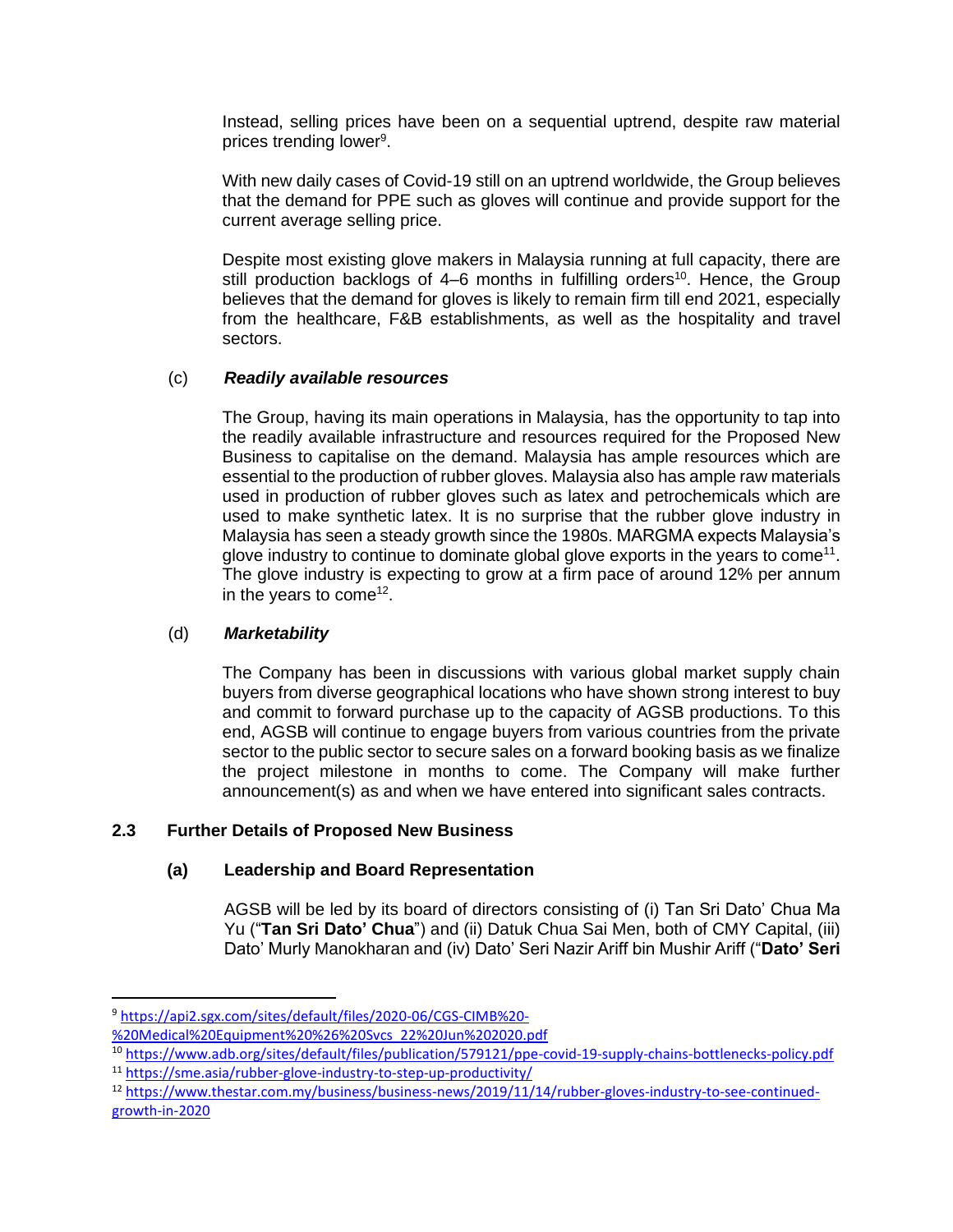**Nazir Ariff**") both Executive Directors of the Group, (v) Mr Lim Soo Aun, Chief Financial Officer of the Group and (vi) Mr. Iskandar.

Tan Sri Dato' Chua who is the founder and a director of CMY Capital shall be appointed as the Non-Executive Chairman of the Board.

AGSB's Board members are experienced in various areas of business and management, some with direct involvement in commodities trading, manufacturing and export, notably:-

Dato' Seri Nazir Ariff, who is currently the Chairman of Small Medium Enterprise Development Bank Malaysia Berhad and an independent director of Texchem Resources Berhad, a business which includes the supply of latex chemical to the glove manufacturing industry,started his working career in 1974, holding various key positions at Escoy Holdings Berhad (formerly known as Datuk Keramat Holdings Berhad), which was one of the largest tin smelting company in the world, until the end of his tenure as the Managing Director in 2006. He was the Chairman of the Malaysian International Chamber of Commerce and Industry (Northern Branch) from 1995 to 2018. He served as a board member of the Kuala Lumpur Commodities Exchange and as the founding Board member and Chairman of The Kuala Lumpur Tin Market.

Mr Lim Soo Aun who has over 15 years experience in the manufacturing and industrial sector including food products, tools, moulding and machinery manufacturing, steel products, minerals and mining, will be overseeing the financial management of the Proposed New Business.

Meanwhile, AGSB is in the process of finalising the appointment of Mr. Iskandar as the Managing Director of AGSB. An accomplished veteran in the business and government sector, Mr. Iskandar, aged 60 has a string of achievements in leading and executing large scale projects, process improvements, manpower planning, financial planning, listing his consultancy firm in the Amsterdam Stock Exchange (Euronext), government infra projects and fiscal policy advisory.

Mr. Iskandar was previously the Deputy General Manager of Penang Development Corporation, a Finance Manager/Treasurer in ExxonMobil, Managing Director of Euronext listed software consulting firm (SAP software) and have held other portfolios in banking and shipyard.

In the government sector, Mr. Iskandar held an advisory role in the Economic Planning Unit (EPU) of the Malaysian Prime Minister's Department covering a variety of development projects. He has accumulated an invaluable network with the various ministries.

Mr. Iskandar's proven track record provides assurance that he will assemble the best skill sets needed to build and execute a world-class glove manufacturing plant.

Dato' Murly Manokharan will lead the key management team of AGSB as its Chief Executive Officer whilst Mr Iskandar will, upon finalisation of his appointment, act as Managing Director.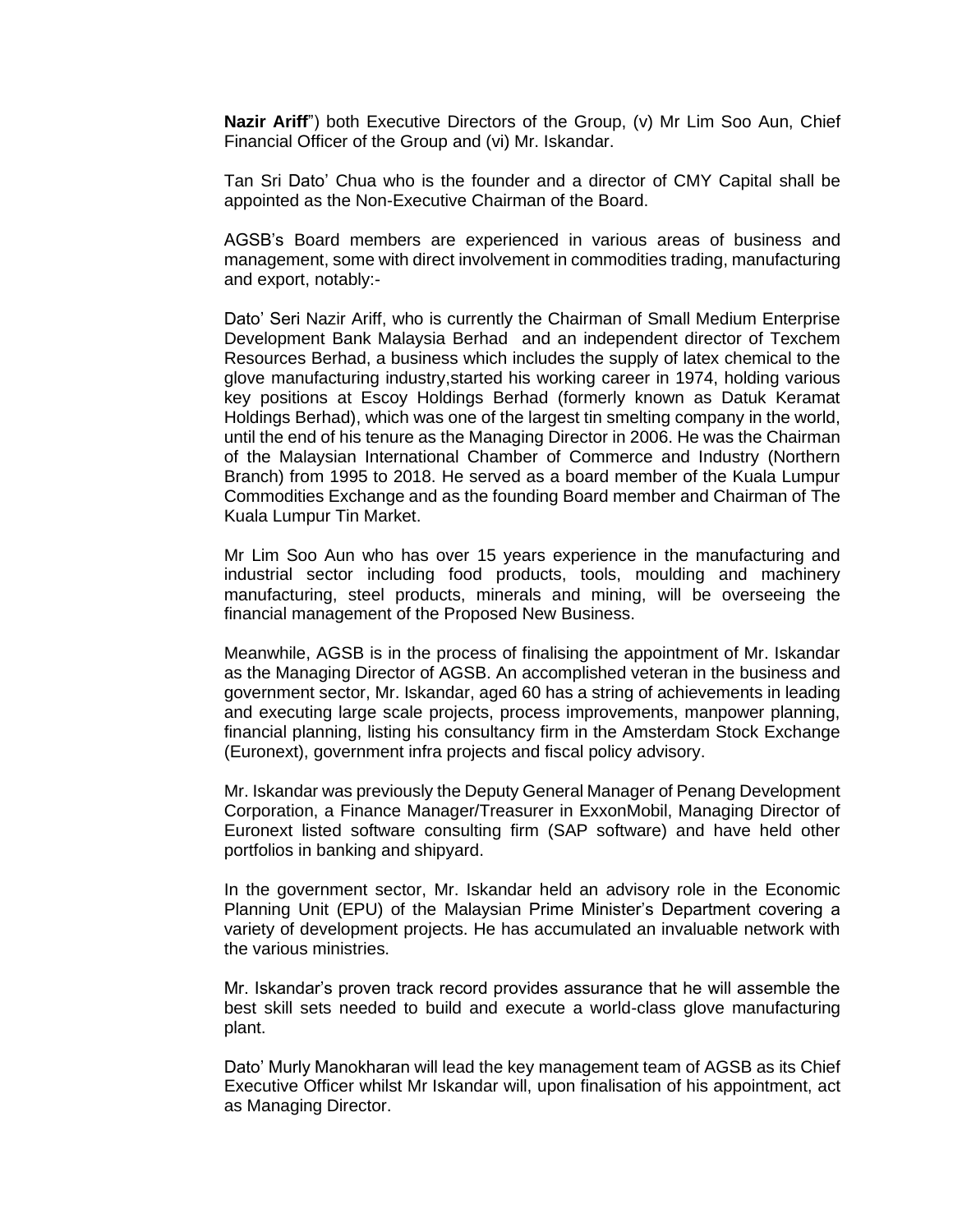# **(b) Management Team**

The Board and key management of AGSB will be supported by an experienced senior management team from various areas of the glove manufacturing industry to oversee the day-to-day operation of the business. Currently, the recruitment process is underway to hire key personnel with at least 20 years of relevant experience and further announcements on their appointments will be made when their appointments are finalised and approved by the Nominating Committee of the Group.

# **(c) Technology and Sustainability**

AGSB will leverage on the latest available technology which would efficiently use the required natural resources and energy i.e. water, gas and electricity in the production of gloves. The latest technology will streamline complex processes to increase productivity and profitability. The Group recognises the importance of building a sustainable manufacturing facility to minimize the environmental and health concerns, and conserve energy and natural resources. To that end, the manufacturing factories to be built will have rainwater harvesting tanks for reuse. Further, solar panels that can transform the light energy to electricity will also be installed to reduce the operating cost associated with manufacturing. In addition, AGSB will also leverage on an Energy Management System (EMS) to achieve continual improvement of energy performance, including energy efficiency, energy use and consumption. AGSB will also be committed to continuously improve the health, safety, and environmental performance of the company to prevent wastage, ill health, injury and pollution.

# **(c) R&D**

An internal research and development ("**R&D**") team will be set up to carry out intensive research in collaboration with both local and international universities to formulate a more sustainable and environment-friendly manufacturing processes that can add value to the environment, society and the economy.

# **(d) Industry 4.0**

High on Malaysia's national economic growth agenda<sup>13</sup> is the development of its future generations to prepare for the Fourth Industrial Revolution ("**Industry 4.0**"). Moving forward, AGSB will also embrace Industry 4.0 which is driven by the digital revolution and the Internet-of-Things to gain a competitive edge in the global arena. Industry 4.0 helps to optimize production, maximize productivity, save costs, increase profitability and efficiency, reduce waste and can increase automation to prevent errors and delays. It can also intervene faster in case of production issues and enhance quality of the products.

<sup>13</sup> [https://www.miti.gov.my/miti/resources/National%20Policy%20on%20Industry%204.0/Industry4WRD\\_Final.pdf](https://www.miti.gov.my/miti/resources/National%20Policy%20on%20Industry%204.0/Industry4WRD_Final.pdf)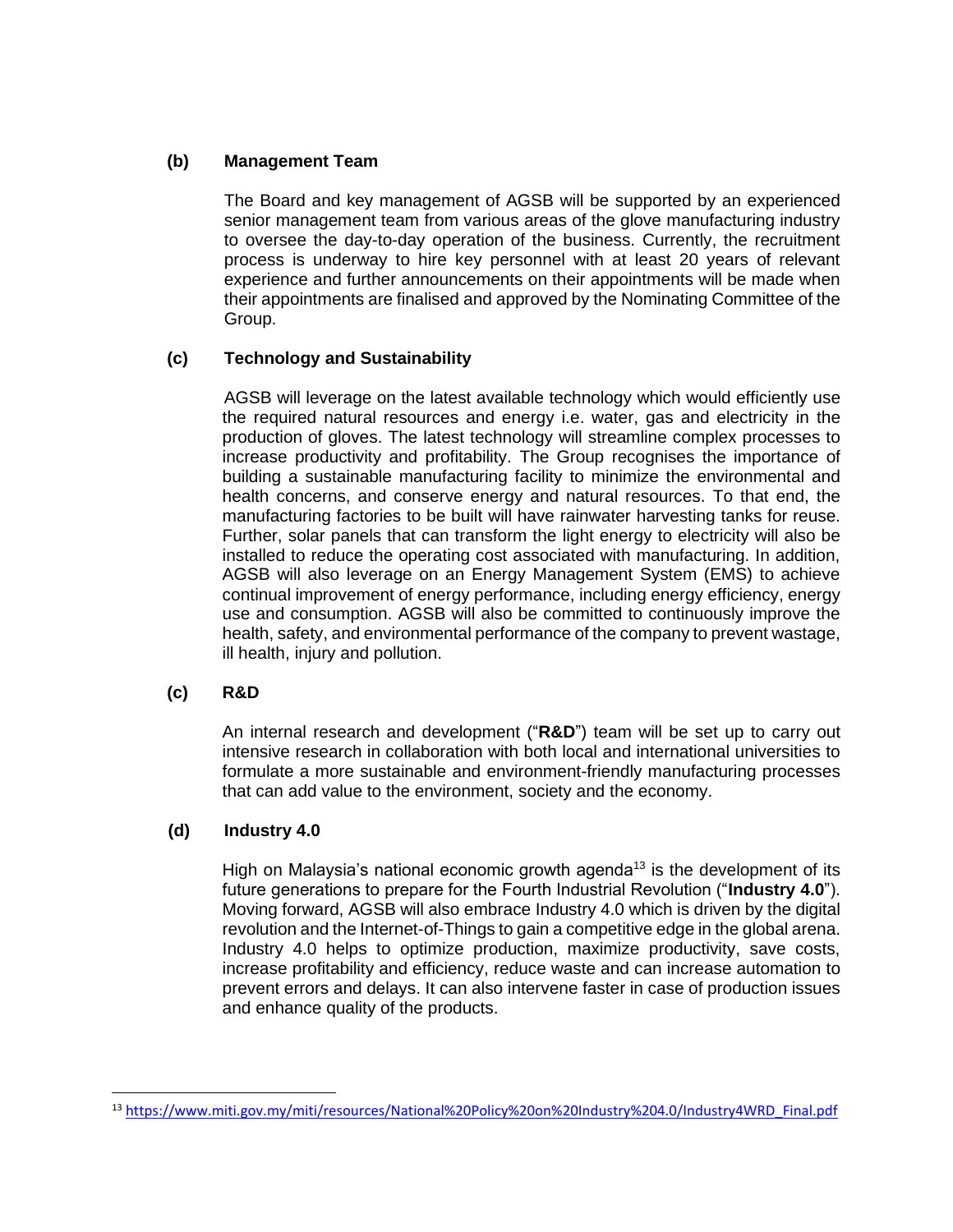# **(e) Production**

AGSB intends to manufacture high quality latex and nitrile gloves for the medical industry and industrial use. The focus for phase 1 of the Proposed New Business will be on examination gloves which will cater solely for the export market. The operations of the Proposed New Business will be carried out in phases for risk mitigation purposes.

### Proposed Production at Land A

Under Phase 1(a) of the Proposed New Business, AGSB targets to bring to market 1.1 billion pieces of gloves per annum. AGSB is expected to complete the facilities, commence operations and market the products under Phase 1(a) by 3Q 2021. AGSB expects to invest approximately RM105 million to complete Phase 1(a).

For Phase 1(b), AGSB intends to ramp-up the capacity to 3.5 billion pieces of gloves per annum by 2Q 2022. AGSB anticipates a further investment of RM40 million to complete Phase 1(b).

| Phase | <b>Expected Completion</b> | Investment (RM) | Total                  | Annual |
|-------|----------------------------|-----------------|------------------------|--------|
|       |                            |                 | <b>Output Capacity</b> |        |
| 1(a)  | 3Q 2021                    | 105 million     | 1.1 billion            |        |
| 1(b)  | 2Q 2022                    | 40 million      | 3.5 billion            |        |

Subsequently, depending on market demand, AGSB may complete another 3 phases within the next three years whereby upon completion of Phases 1, 2, 3 and 4, AGSB can expect to produce a total of 14 billion gloves annually.

In the event there is further market demand, AGSB will seek to negotiate with KTPC for the lease of the adjacent Land B and to increase production capacity up to 28 billion pieces of gloves per annum by including more production lines at Land B within the next three to five years.

# **(f) Investment Requirements**

The initial investment of RM105 million required to complete Phase 1(a) is expected to be funded through capital injection by shareholders of AGSB.. For the funding requirement of Phase 1(b), AGSB may consider the option of bringing in new investors, at higher valuation.

As and when necessary and deemed appropriate, the Group may explore secondary fund raising exercises by tapping into the capital markets including but not limited to share placements and/or issuance of debt instruments.

# **(g) Incentives**

In Malaysia, tax incentives, both direct and indirect, are provided for in the Promotion of Investments Act 1986, Income Tax Act 1967, Customs Act 1967, Excise Act 1976 and Free Zones Act 1990. These Acts cover investments in the manufacturing, agriculture, tourism and approved services sectors as well as R&D, training and environmental protection activities.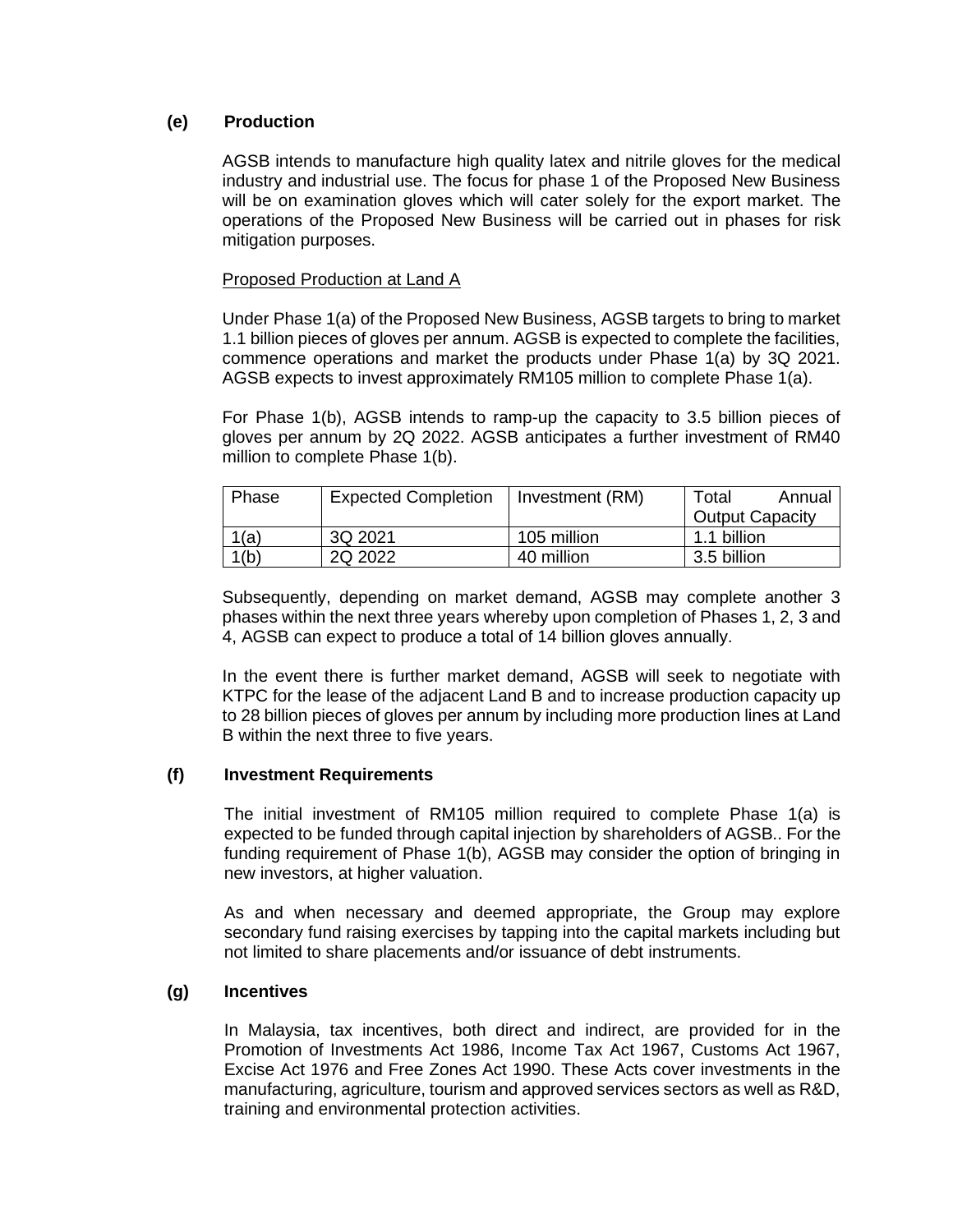The direct tax incentives grant partial or total relief from income tax payment for a specified period, while indirect tax incentives are in the form of exemptions from import duty and excise duty.

AGSB intends to apply for the relevant and applicable incentives for the Proposed New Business.

AGSB will also apply for a Pioneer Status ("**PS**") to enjoy a five-year partial exemption from the payment of income tax where unabsorbed capital allowances incurred during the pioneer period can be carried forward and deducted from the post pioneer income of the company. Accumulated losses incurred during the pioneer period can also be carried forward and deducted from the post pioneer income of the company for a period of seven consecutive years.

#### **(h) Strategic Location**

As two thirds of the global supply for rubber gloves comes from Malaysia, Malaysia is the ideal location to set up the Proposed New Business where the entire supply chain and supporting industries are within Malaysia and easily connected through good highway, seaport and airport infrastructure.

The Company has identified two pieces of industrial leasehold land measuring a combined area of approximately 66.362 acres i.e. Land A and Land B in Kulim Hi-Tech Park. The land is favoured due to its prime location and immediate readiness for construction of a plant. Further details of the executed LO and FRR are disclosed at paragraph 5 of this announcement.

#### **(i) Strategic Alliances**

Considering the tangible economic and social benefits that are engendered due to the establishment of the Proposed New Business by AGSB in Kedah Darul Aman, IKB shall use its best endeavours to extend the necessary support, direct consultation and facilitation to AGSB in relation to the establishment and operation of the Proposed New Business.

Although being a new entrant during a period of strong market demand, the Board believes that global demand for the gloves will steadily increase in the long run and with strategic planning around pricing, competitors, marketing strategies and distinctive positioning, the Group will be able to penetrate the market and gain a reasonable market share.

#### **2.4 Shareholders' Approval**

The Proposed Diversification will involve a new business which is substantially different from the Existing Business. It is envisaged that the Proposed Diversification will change the existing risk profile of the Group. Pursuant to the Listing Manual (Section B: Rules of Catalist) of the SGX-ST ("**Catalist Rules**"), Shareholders' approval is required for the Proposed Diversification. Accordingly, an EGM will be convened by the Company to seek approval from the Shareholders for the Proposed Diversification.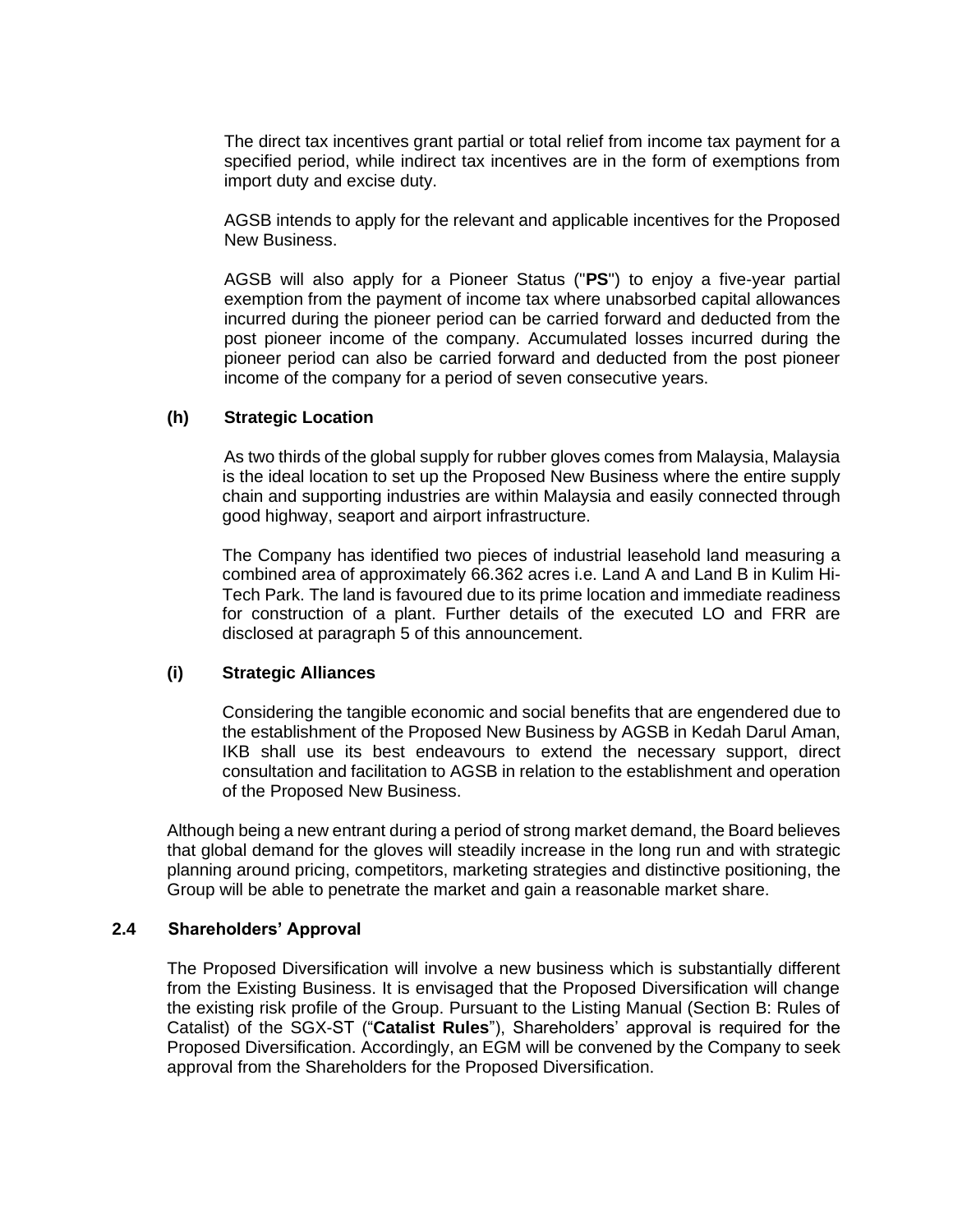Further details on the Proposed Diversification and the Proposed New Business will be set out in a circular to be issued by the Company to the Shareholders in due course ("**Circular**"), for the purpose of obtaining the approval of Shareholders in respect of the Proposed Diversification at the EGM to be convened. The EGM will allow Shareholders the opportunity to communicate their views on the Proposed Diversification, and consider, if thought fit, to approve the Proposed Diversification.

### **3. ACQUISITION OF NEW SUBSIDIARY IN MALAYSIA**

In anticipation of the Proposed New Business, the Company via AVA, had on 11 August 2020 acquired 100% interest in AGSB, a dormant company, from Dato' Murly Manokharan, the Group's President and Chief Executive Officer for a cash consideration of RM2.

AGSB was incorporated on 6 August 2020 with an issued and paid-up capital of RM2.00 comprising 2 ordinary shares. The principal activity of AGSB is for investment holdings and manufacturing and is intended as the joint venture vehicle / special purpose vehicle for the Proposed New Business.

The acquisition of AGSB was funded through internal resources and is not expected to have any material impact on the net tangible assets per share and earnings per share of the Group for the current financial year ending 31 December 2020.

# **4. JOINT VENTURE**

#### **4.1 Information on CMY Capital**

CMY Capital, incorporated in Malaysia, is an active global capital market investor. The principal activities of CMY Capital involve investment holdings, equity investments, hotel and real estate developments.

Prior to the joint venture and save as disclosed in the foregoing, CMY Capital and its shareholders are independent and unrelated parties to the Group, and the Company's directors, chief executive officers and controlling shareholders, and have had no prior business, commercial or trade dealings with the Group.

#### **4.2 Summary of the Joint Venture**

The Parties intend to jointly develop the Proposed New Business and the Parties agree that AGSB shall act as the joint venture vehicle / special purpose vehicle through which the Parties shall jointly operate the Proposed New Business. AVA and CMY Capital will contribute to the capital requirements of AGSB in such manner to be determined by the AVA and CMY Capital in due course while Mr. Iskandar will contribute to the joint venture by spearheading the Proposed New Business.

Parties shall enter into a formal joint venture and shareholders agreement to regulate the joint venture and their relationship as shareholders in due course.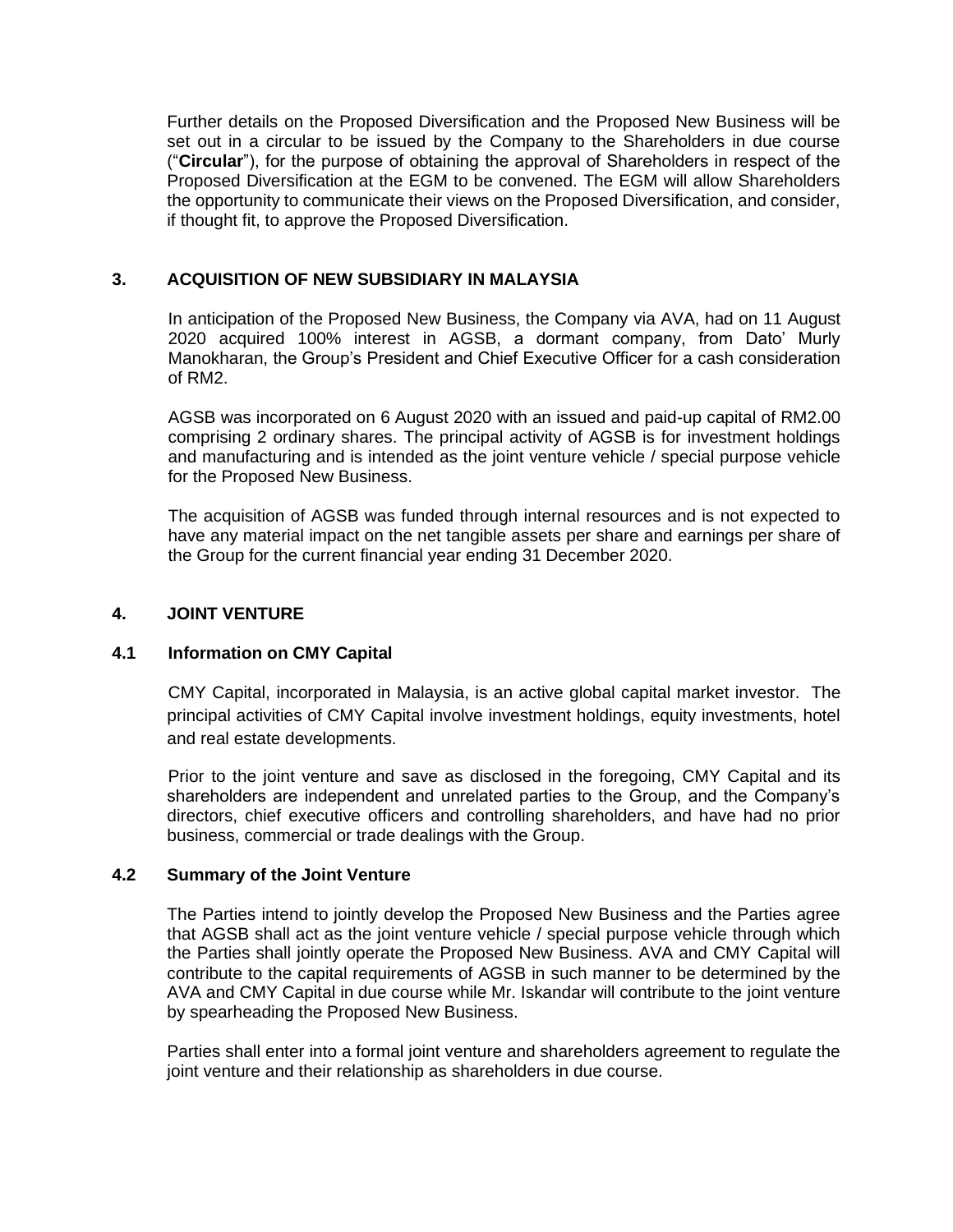### **4.3 Subscription of Shares by AVA, CMY Capital and Mr. Iskandar in AGSB**

The Parties have on 11 August 2020 made a joint investment into AGSB by way of acquisition and subscription of AGSB's ordinary shares at RM1.00 per ordinary share in the following proportions:-

| <b>Shareholders</b> | <b>Acquired</b><br><b>Shares</b> | <b>Subscription Shares</b> | <b>Shareholding</b><br><b>Proportions</b> |
|---------------------|----------------------------------|----------------------------|-------------------------------------------|
| AVA                 |                                  |                            | 'በ%                                       |
| <b>CMY Capital</b>  |                                  |                            | 25%                                       |
| Mr. Iskandar        |                                  |                            |                                           |
|                     |                                  |                            |                                           |

Further issuance of ordinary shares and redeemable preference shares will be issued to the Parties in due course, in anticipation of the funding requirements for the Proposed New Business.

### **4.4 Rationale for the Joint Venture**

The Board believes that the joint venture is in the best interests of the Group as it will further the Group's intention to carry out the Proposed New Business in connection with the Proposed Diversification, the rationale for which has been explained in paragraph 2.2 above. In addition, the Board believes that the joint venture will enable the Group to leverage off the expertise, business networks and resources of the Parties, as well as to reduce risks and capital requirements of the Proposed New Business on the Group.

#### **4.5 Financial effects of the Joint Venture**

The subscription of AGSB's ordinary shares by AVA will be funded through internal resources and, at present, is not expected to have any material impact on the earnings per share and/or net tangible assets per share of the Group for the current financial year ending 31 December 2020, as the subscription value into AGSB is negligible.

### **5 ACCEPTANCE OF LETTER OF OFFER AND FIRST RIGHT OF REFUSAL WITH KULIM TECHNOLOGY PARK CORPORATION SDN. BHD. IN RELATION TO LEASING OF INDUSTRIAL LANDS IN KULIM HI-TECH PARK**

#### **5.1 Background**

Kulim Hi-Tech Park ("**KHTP**") is Malaysia's premier and fully integrated high technology park and is located in the state of Kedah, neighbouring the state of Penang within the Northern Economic Corridor. KHTP is fully funded by the Malaysian Federal Government through the Ministry of Finance and is developed and managed by KTPC, which is wholly owned by the Kedah State Development Corporation.

KHTP is about 20 minutes away from Penang Port via the Butterworth-Kulim Expressway. Penang Port will be the main port of commission for the export of the Products. Setting up in KHTP provides a key advantage as industrial lands in KHTP comes ready with high quality infrastructure, ready utilities of international standards up to the boundary of the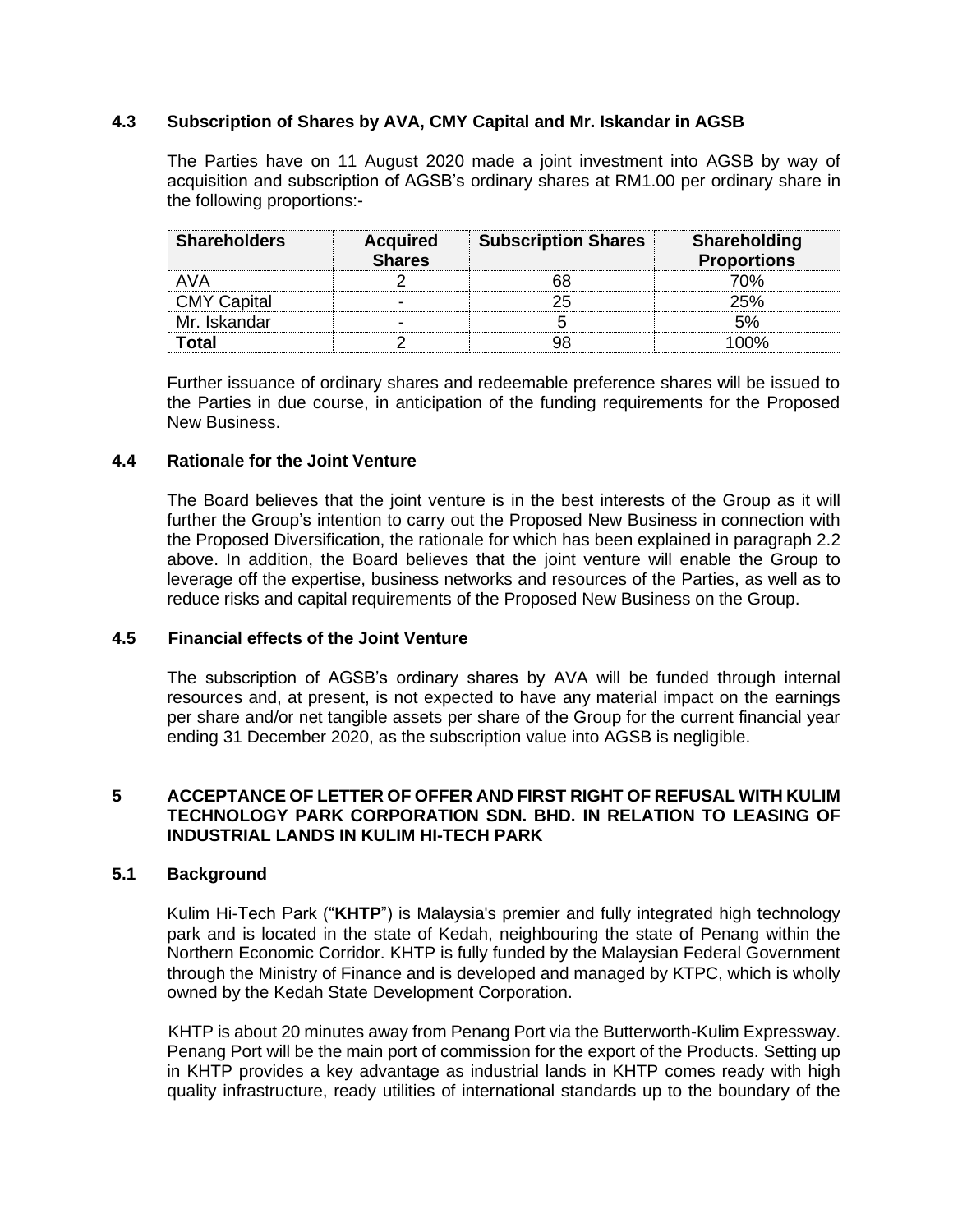plot of lands therein including dedicated electricity supply regulated by Energy Commission, dedicated main water supply from Sungai Muda and water quality per World Health Organisation, dedicated water treatment plant for sewerage treatment, piped-in natural gas and high speed telecommunication infrastructure, which will expedite the commencement of the Proposed New Business

# **5.2 Salient Terms of the LO**

In connection with the Proposed Diversification and to carry out the Proposed New Business, AGSB had on 12 August 2020 accepted the LO from KTPC to lease Land A for the purpose of constructing an industrial factory thereon to manufacture latex and nitrile gloves.

In accordance with the terms and conditions of the LO and subject further to parties mutually agreeing to the terms and conditions to be contained in the lease agreement to be executed between AGSB and KTPC ("**Lease Agreement**"), AGSB shall lease Land A from KTPC for a period of 60 years for a consideration sum of RM51,107,040, calculated at a rate of RM40 per square foot ("**Consideration Sum**"). KTPC further irrevocably grants AGSB an option to renew the lease for a further 39 years, upon terms and conditions to be mutually agreed between the parties then and further subject to KTPC obtaining the necessary approval from the respective authorities.

The Consideration Sum is calculated based on the current fixed lease rates of RM40 per square foot for industrial lands in KHTP. The Consideration Sum is to be paid to KTPC in the following manner:-

| No. | <b>Payment Schedule</b>                                                                                   | Amount (RM)   |
|-----|-----------------------------------------------------------------------------------------------------------|---------------|
| 1.  | 1% of the Consideration Sum on execution of the LO                                                        | 511,070.40    |
| 2.  | 9% of the Consideration Sum on execution of the<br>Lease Agreement, but no later than 3 September<br>2020 | 4,599,633.60  |
| 3.  | 10% of the Consideration Sum on or before 28<br>February 2021                                             | 5,110,704.00  |
| 4.  | 20% of the Consideration Sum on or before 31<br>December 2021                                             | 10,221,408.00 |
| 5.  | 30% of the Consideration Sum on or before 30 June<br>2022                                                 | 15,332,112.00 |
| 6.  | 30% of the Consideration Sum on or before 31<br>December 2022                                             | 15,332,112.00 |
|     | TOTAL                                                                                                     | 51,107,040.00 |

The LO further provides that AGSB shall within 6 months from the date of the Lease Agreement, submit building plans to the relevant authority for the approval of the construction of the industrial factory and to commence construction within 3 months from approval.

KTPC shall at its own cost and expense, render all the necessary assistance and support to AGSB to facilitate AGSB in obtaining the relevant consents and approvals for the use of Land A.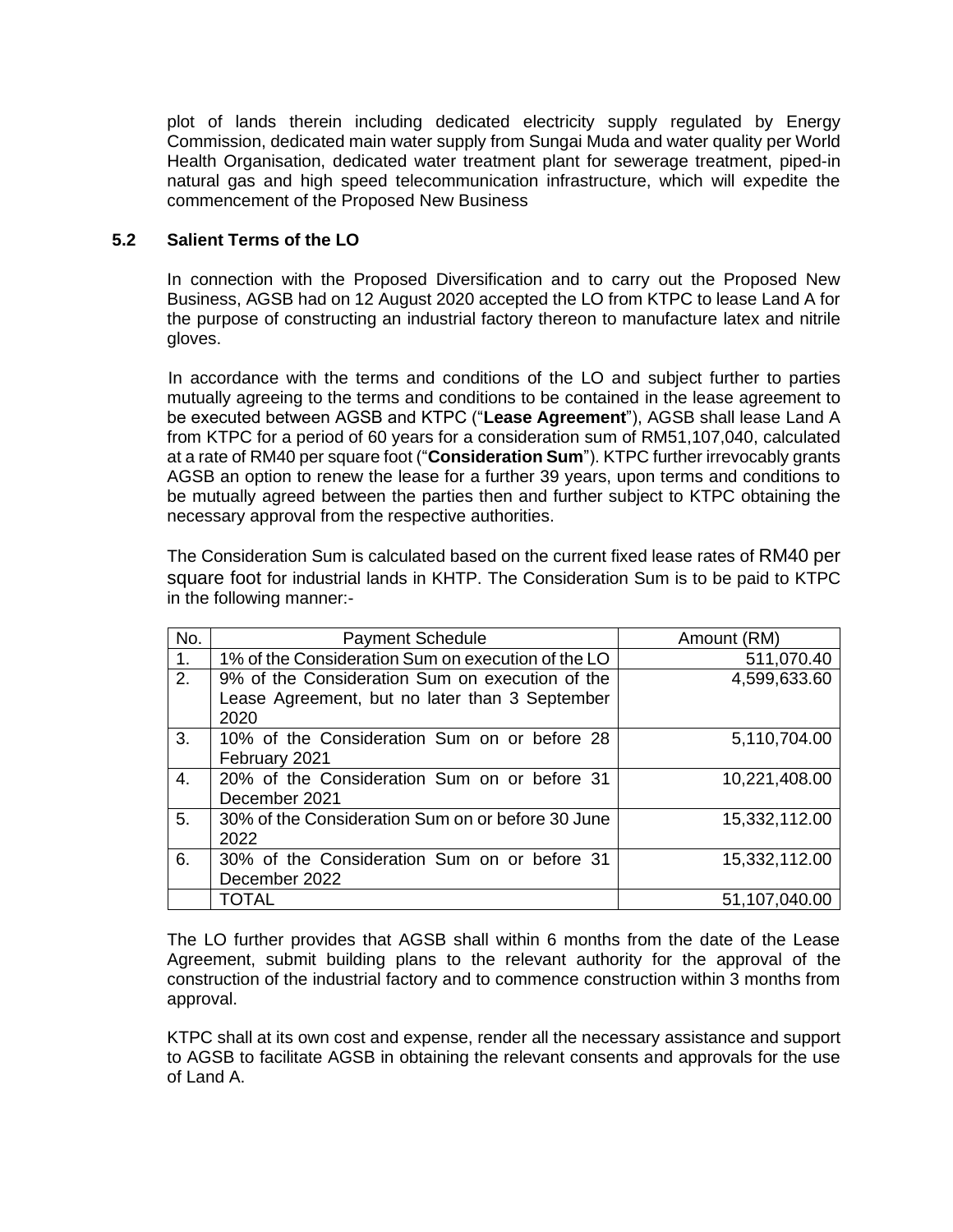# **Relative figures computed on the bases set out in Rule 1006 in relation to the lease of Land A**

The relative figures computed on the bases set out in Rule 1006 of the Catalist Rules in respect of the leasing of the Land are as follows:

| <b>Rule</b> | <b>Bases of computation</b>                                                                                                                                                                                                                                                           | Size of relative figure       |
|-------------|---------------------------------------------------------------------------------------------------------------------------------------------------------------------------------------------------------------------------------------------------------------------------------------|-------------------------------|
| 1006(a)     | Net asset value of assets being disposed<br>of, compared with the Group's net asset<br>value                                                                                                                                                                                          | Not applicable $(1)$          |
| 1006(b)     | Net profit/(loss) attributable to the assets<br>acquired, compared with the Group's net<br>profits                                                                                                                                                                                    | Not applicable $(2)$          |
| 1006(c)     | Aggregate value of consideration given,<br>compared with the Company's market<br>capitalisation based on the total number of<br>issued shares excluding treasury shares                                                                                                               | $28.88\%^{(3)}$               |
| 1006(d)     | The number of equity securities issued by<br>the Company as consideration for an<br>acquisition, compared with the number of<br>equity securities previously in issue                                                                                                                 | Not applicable $(4)$          |
| 1006(e)     | Aggregate volume or amount of proven and<br>probable reserves to be disposed of,<br>compared with the aggregate to the<br>Group's proven and probable reserves.<br>This basis is applicable to a disposal of<br>mineral, oil and gas company, but not to an<br>acquisition of assets. | Not applicable <sup>(5)</sup> |

#### *Notes:*

- *(1) Not applicable as the transaction is not a disposal.*
- *(2) Not applicable as this relates to a land lease.*
- *(3) Based on the Consideration Sum of RM51,107,040 and the Company's market capitalisation of approximately RM176,963,788 (based on the exchange rate of S\$1.00: RM3.0556), being the issued ordinary share capital of the Company of 983,269,594 shares ("Shares") (excluding treasury shares) at the volume weighted average price of S\$0.0589 per Share on 11 August 2020, which is the market day preceding the date of the LO.*
- *(4) Not applicable as there are no equity securities issued as consideration.*
- *(5) Not applicable as the Company is not a mineral, oil and gas company.*

As the relative figure under Catalist Rule 1006(c) exceeds 5% but does not exceed 75%, the lease of Land A constitutes a discloseable transaction within the meaning of Chapter 10 of the Catalist Rules.

# **5.3 Salient terms of the FRR**

In furtherance to the LO, AGSB has also been given by KTPC the FRR for a period of 1 year up to 11 August 2021, commencing 12 August 2020 to lease Land B for a period of 60 years with an option to extend for a further term of 39 years, at the consideration sum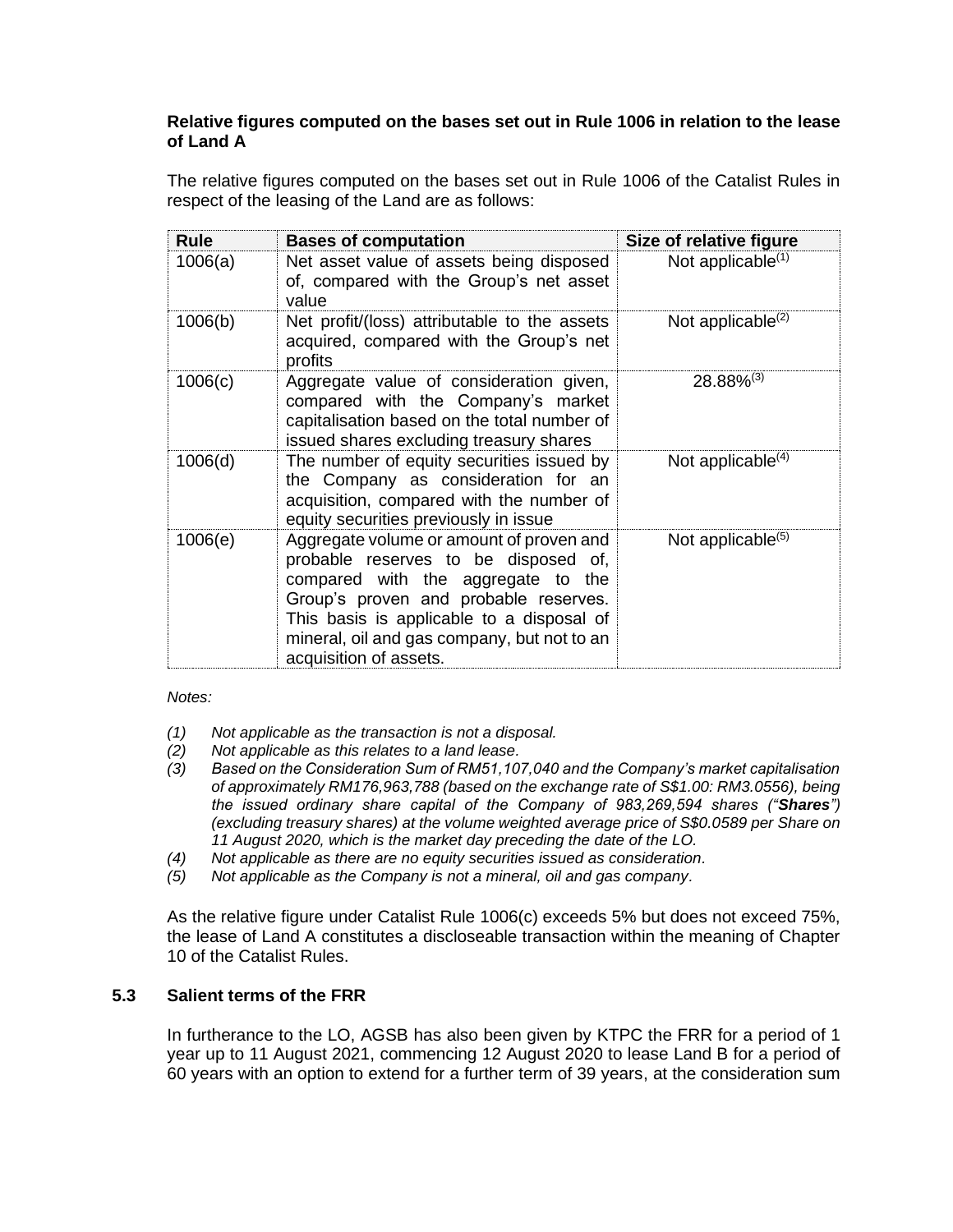of RM64,523,200, calculated at a rate of RM40 per square foot, for the future expansion of the Proposed New Business.

#### **6 ENTRY INTO MEMORANDUM OF UNDERSTANDING WITH INVEST KEDAH BERHAD TO FACILITATE THE ESTABLISHMENT OF THE PROPOSED NEW BUSINESS**

AGSB has, on 12 August 2020, entered into a MOU with IKB to engage in the discussions to explore the parameters of the co-operation in the facilitation of activities relating to the Proposed New Business.

IKB is a Government-Linked Company (GLC) entrusted to attract, facilitate and support business investments in Kedah. IKB plays the key role of working with government agencies and local authorities to ensure a seamless set up process for local and international investors.

In accordance with the terms and conditions of the MOU, IKB shall use its best endeavours to facilitate, promote and/or assist AGSB in the submission and approval relating to the Proposed New Business, including the fast-track channel by engaging with the relevant authorities at the state level.

### **7 PRO FORMA FINANCIAL EFFECTS OF THE LEASING OF LAND A**

Assuming the lease of Land A (the "**Lease**") was effected at the end of the most recently completed financial year ended 31 December 2019, the Lease would not have had any material impact on the net tangible assets per share of the Group for the financial year ended 31 December 2019.

Assuming the Lease was effected at the beginning of the most recently completed financial year ended 31 December 2019, the Lease would not have had any material impact on the earnings per share of the Group for the financial year ended 31 December 2019.

#### **8 CAUTIONARY STATEMENT**

Shareholders and potential investors should exercise caution when trading in the shares of the Company. In the event of any doubt as to the action they should take, Shareholders should consult their stockbrokers, solicitors, accountants or other professional advisers. The leasing of Land A and Land B are subject to the execution of the definitive agreements and there is no certainty or assurance that the definitive agreements will be entered into, that the completion of the leasing of Land A and Land B will take place or that Shareholders' approval of the Proposed Diversification will be obtained. The Company will make the necessary announcements as and when there are material developments on the Proposed Diversification, Joint Venture and Lease of Land A and Land B and other matters contemplated by this announcement.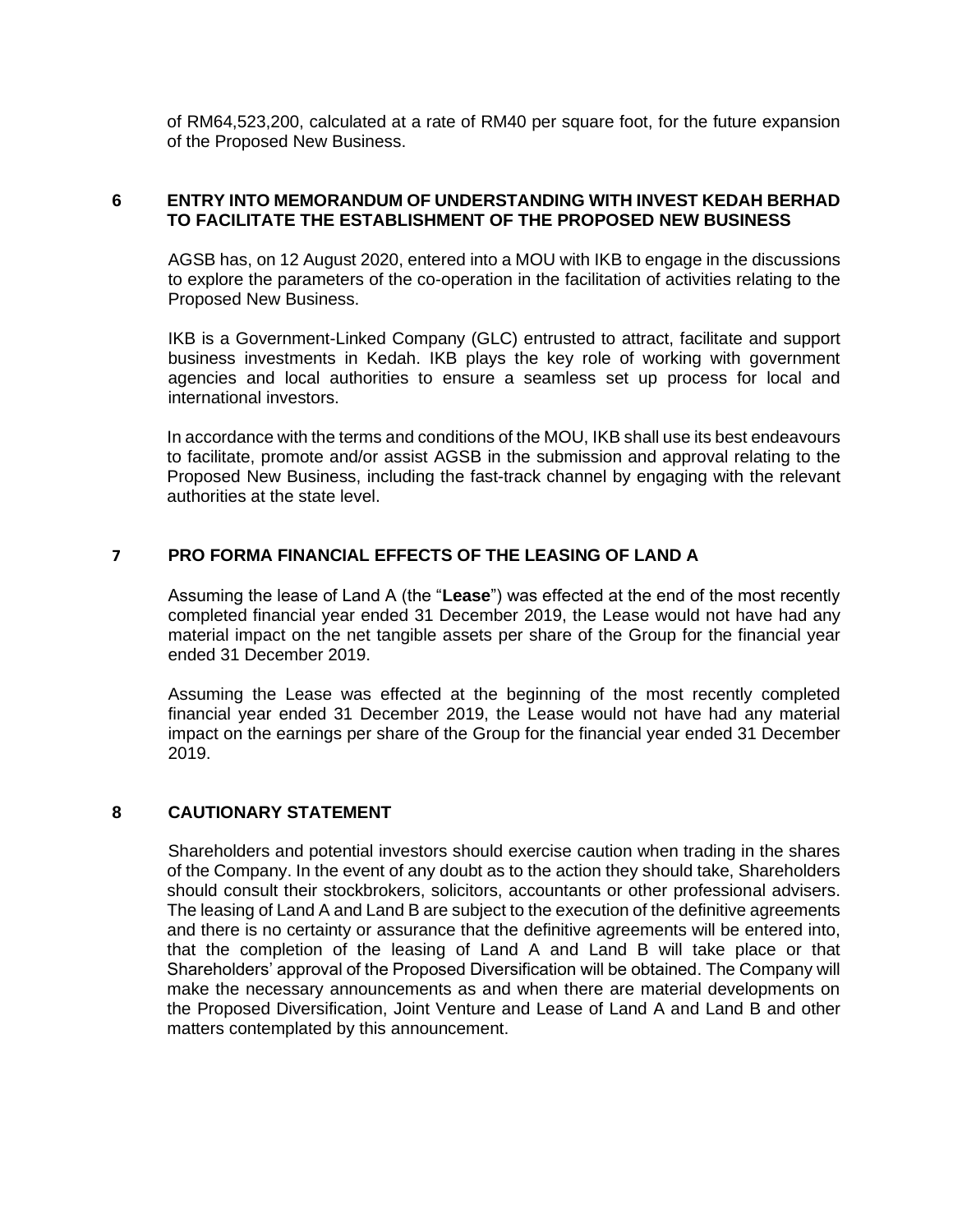# **9 EGM AND CIRCULAR TO SHAREHOLDERS**

Implementation of the Proposed Diversification and the entering into the Lease Agreement is conditional upon Shareholders' approval of the Proposed Diversification to include the Proposed New Business as part of the Group's existing core business, at the EGM. A circular containing, inter alia, the notice of the EGM and the details of the Proposed Transactions will be dispatched to Shareholders in due course.

### **10 INTEREST OF DIRECTORS AND CONTROLLING SHAREHOLDERS**

Save and except for the acquisition of AGSB from Dato' Murly Manokharan as provided in Paragraph 3 of this Announcement, none of the directors or the controlling shareholders of the Company has any interests, direct or indirect in the Proposed Transactions (other than through their respective effective shareholding interests in the Company).

### **11. DOCUMENTS AVAILABLE FOR INSPECTION**

A copy of the LO and FRR are available for inspection during normal business hours from 9.00 a.m. to 5.00 p.m. at the Company's registered office at 80 Robinson Road, #02-00, Singapore, 068898 for a period of three (3) months from the date of this announcement.

### **12 RESPONSIBILITY STATEMENT**

The Directors collectively and individually accept full responsibility for the accuracy of the information given in this announcement and confirm after making all reasonable enquiries that, to the best of their knowledge and belief, this announcement constitutes full and true disclosure of all material facts about the Proposed Transactions and the Company, and the Directors are not aware of any facts the omission of which would make any statement in this announcement misleading. Where information in this announcement has been extracted from published or otherwise publicly available sources or obtained from a named source, the sole responsibility of the Directors has been to ensure that such information has been accurately and correctly extracted from those sources and/or reproduced in this announcement in its proper form and context.

# **BY ORDER OF THE BOARD**

Aspen (Group) Holdings Limited

Dato' Murly Manokharan President and Group Chief Executive Officer 12 August 2020

*This announcement has been prepared by the Company and its contents have been reviewed by the Company's sponsor, PrimePartners Corporate Finance Pte. Ltd. (the "Sponsor") in accordance with Rules 226(2)(b) and 753(2) of the Singapore Exchange Securities Trading Limited (the "SGX-ST") Listing Manual Section B: Rules of Catalist.*